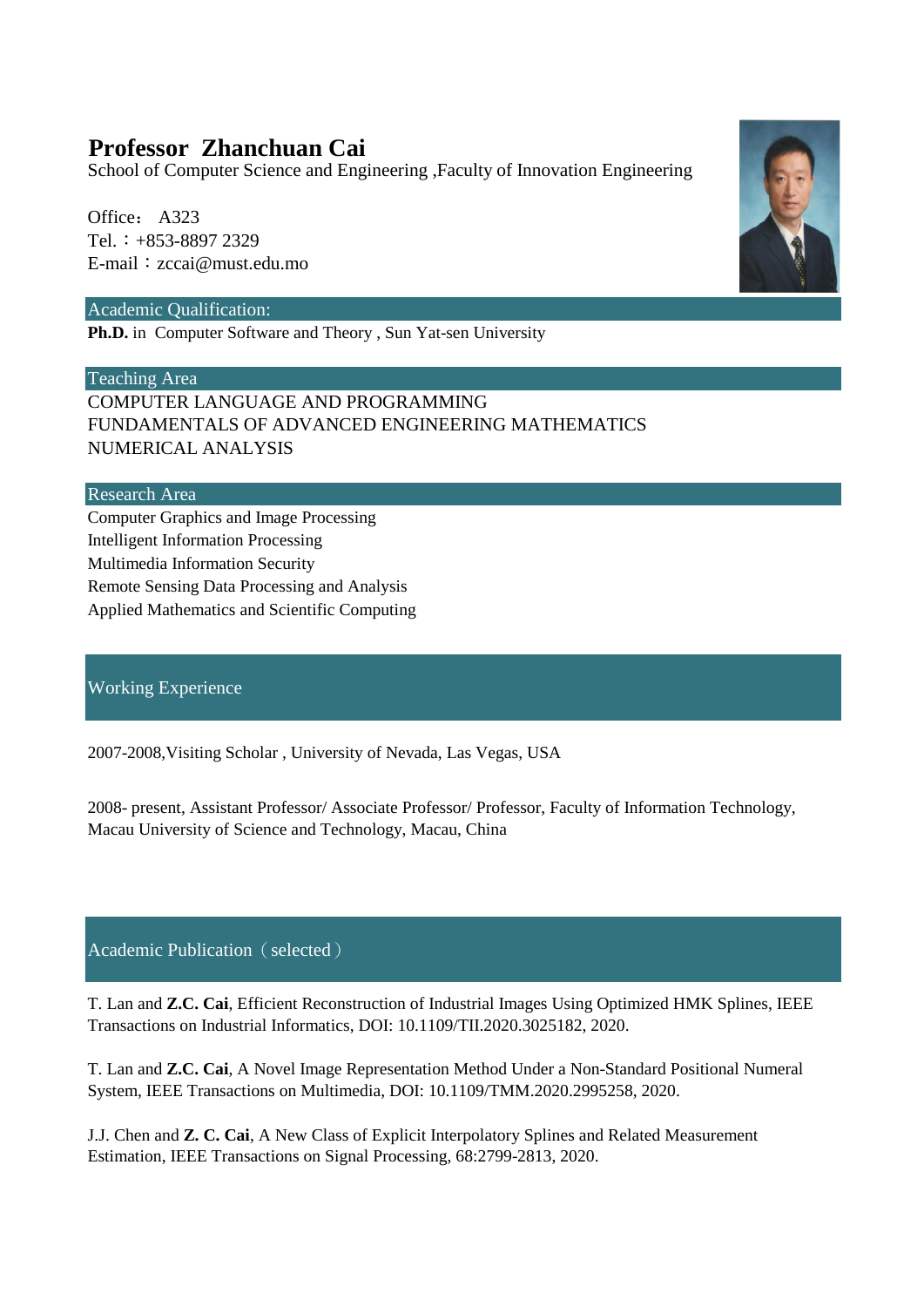Q.Y. Huang, **Z.C. Cai**, and T. Lan, A New Approach for Character Recognition of Multi-Style Vehicle License Plates, IEEE Transactions on Multimedia, DOI: 10.1109/TMM.2020.3031074, 2020.

Y.Q. Xiao, **Z.C. Cai**, and X.X. Yuan, YuvConv: Multi-Scale Non-Uniform Convolution Structure Based on YUV Color Model, IEEE Transactions on Multimedia, DOI: 10.1109/TMM.2020.3013352, 2020.

J.Y. Yuan, W. Cao, **Z.C. Cai**, and B.H. Su, An Underwater Image Vision Enhancement Algorithm Based on Contour Bougie Morphology, IEEE Transactions on Geoscience and Remote Sensing, DOI: 10.1109/TGRS.2020.3033407, 2020.

T. Lan and **Z.C. Cai**,Modeling of Lunar Digital Terrain Entropy and Terrain Entropy Distribution Model ,IEEE Transactions on Geoscience and Remote Sensing, DOI: 10.1109/TGRS.2020.2999582, 2020.

Y.M. Zhang, **Z.C. Cai**, and G.Q.Xiong, A New Image Compression Algorithm Based on Non-uniform Partition and U-System, IEEE Transactions on Multimedia, DOI: 10.1109/TMM.2020.2992940, 2020.

W.G. He, **Z.C. Cai**, and Y.M. Wang, High-fidelity Reversible Image Watermarking Based on Effective Prediction Error-Pairs Modification, IEEE Transactions on Multimedia, DOI: 10.1109/TMM.2020.2982042, 2020.

Y.M. Wang, **Z.C. Cai**, and W.G. He, High Capacity Reversible Data Hiding in Encrypted Image Based on Intra-block Lossless Compression, IEEE Transactions on Multimedia, DOI: 10.1109/TMM.2020.2999187, 2020.

W.G.He and **Z.C.Cai**, An Insight Into Pixel Value Ordering Prediction-Based Prediction-Error Expansion, IEEE Transactions on Information Forensics and Security,15:3859-3871, 2020.

X.X. Yuan and **Z.C. Cai**, An Adaptive Triangular Partition Algorithm for Digital Images, IEEE Transactions on Multimedia, 2019, 21(6): 1372-1383.

T. Lan and **Z.C. Cai**, Lunar Brightness Temperature Map and TB Distribution Model, IEEE Transactions on Geoscience and Remote Sensing, 2018, 56(12): 7310-7323.

W. Cao, Z.C. Cai, and B. Ye, Measuring Multiresolution Surface Roughness Using V-System, IEEE Transactions on Geoscience and Remote Sensing, 2018, 56(3): 1497-1506.

**Z.C. Cai**, T. Lan, and C.M. Zheng, Hierarchical MK Splines: Algorithm and Applications to Data Fitting, IEEE Transactions on Multimedia, 2017, 19(5): 921-934.

**Z.C. Cai** and T. Lan, Lunar Brightness Temperature Model Based on the Microwave Radiometer Data of Chang'e-2, IEEE Transactions on Geoscience and Remote Sensing, 2017, 55(10): 5944-5955.

W.G. He, **Z.C. Cai**, and Y.M.Wang, Flexible spatial location-based PVO predictor for high-fidelity reversible data hiding. Information Sciences, 2020, 520: 431-444.

J.J. Chen and **Z.C. Cai**, Cardinal MK-spline Signal Processing: Spatial Interpolation and Frequency Domain Filtering, Information Sciences, 2019, 495: 116-135.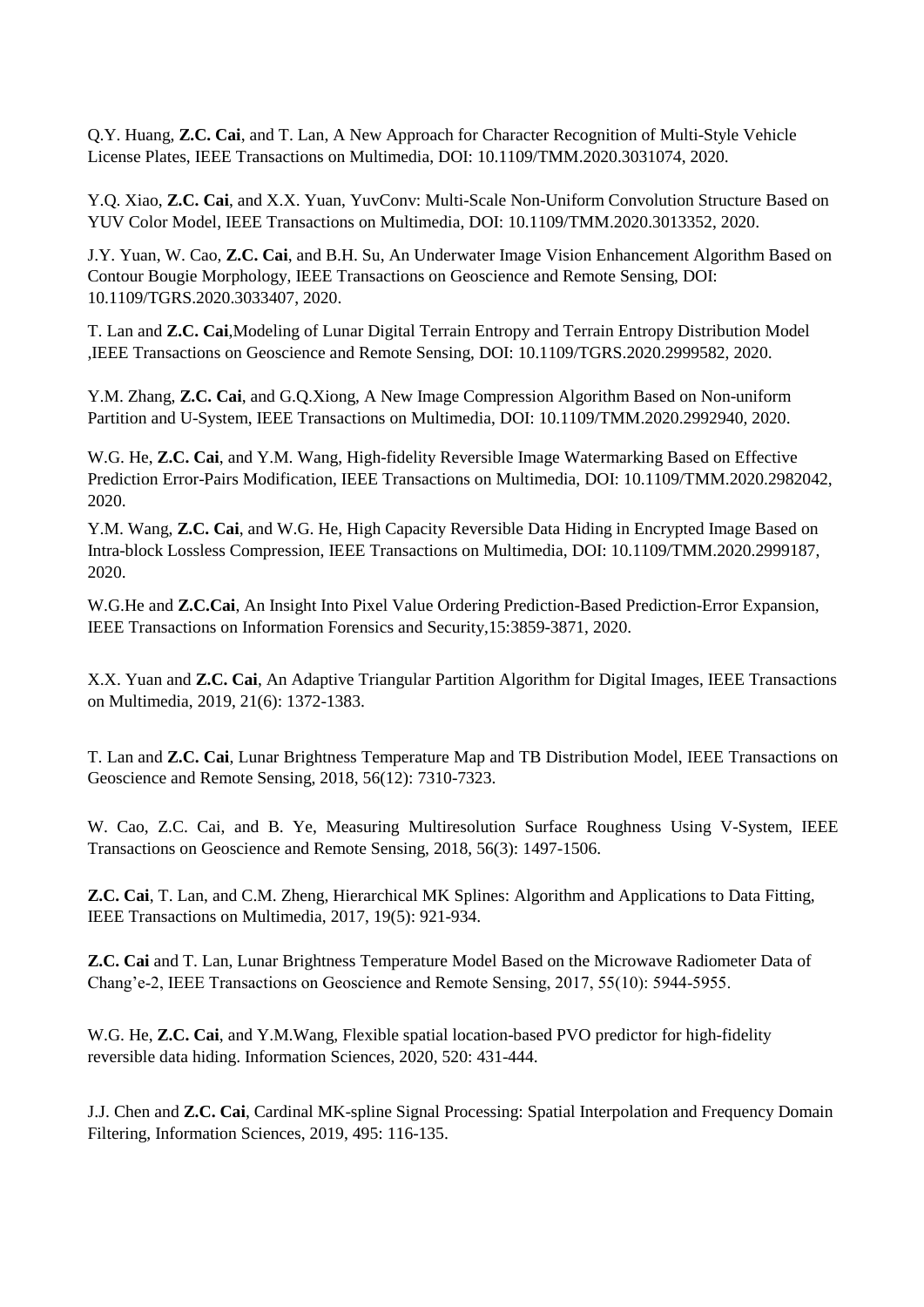W.G. He, G.Q. Xiong, S.W. Weng, **Z.C. Cai**, and Y.M. Wang, Reversible Data Hiding using Multi-Pass Pixel-Value-Ordering and Pairwise Prediction-Error Expansion, Information Sciences, 2018, 467: 784-799.

#### Books

.

**Z.C. Cai**, Fundamentals of Engineering Mathematics, Science Press, 2018, ISBN-13: 978-7030568632. (in Chinese)

J. Huang, **Z.C. Cai,** K.Y. U, Y.Y. Liang, Local Interpolation Explicit Algorithm and Its Application, Science Press, 2016, ISBN-13: 978-7030462947. (in Chinese)

#### Patents (selected)

**Z.C. Cai** and T. Lan, Methods and Apparatus for Encrypting Multimedia Information, US patent, Grant No. 10635786 B2, April 2020.

**Z.C. Cai** and W. Cao, Method for Improving Calculations of Surface Roughness, US patent, Grant No. 10580150 B2, March 2020.

**Z.C. Cai** and T. Lan, Methods and Apparatus for Image Construction, US patent, Grant No. 10332279 B2, June 2019.

**Z.C. Cai**, Methods and Apparatus for Color Image Watermarking, US patent, Grant No. 10296999 B2, May 2019.

**Z.C. Cai** and W. Cao, Omnidirectional Roughness Algorithm for Topographic Signature Analysis of Lunar Craters, US patent, Grant No. 10354398 B2, July 2019.

**Z.C. Cai**, Lunar Brightness Temperature Modeling Based on the Microwave Radiometer Data, US patent, Grant No. 10346565 B2, July 2019.

**Z.C. Cai** and T. Lan, Method for Coding Data, US patent, Grant No. 9755661 B1, September 2017.

**Z.C. Cai**, B. Ye, T. Lan, and Y.Q. Xiao, Systems and Methods for Reducing Computer Resources Consumption to Reconstruct Shape of Multi-Object Image, US patent, Grant No. 10062187 B1, August 2018

**Z.C. Cai** and Z. Li, Image Stitching, US patent, Grant No. 9990753 B1, June 2018 .

**Z.C. Cai**, Color Image Watermarking, US patent, Grant No. 10037587 B2, July 2018.

**Z.C. Cai**, Computer System that Executes Hierarchical MK Splines Scheme for Scattered Data Interpolation, US patent, Grant No. 9990334 B2, June 2018.

Professional Certification and Awards

Second Prize of the Teaching Achievement Award (Co-awarded), Macau University of Science and Technology, 2020.

Third Prize of Technological Invention Award of the Macau Science and Technology Awards (Co-awarded), 2018

Excellent Supervisor for Contemporary Undergraduate Mathematical Contest in Modeling, CSIAM, 2017